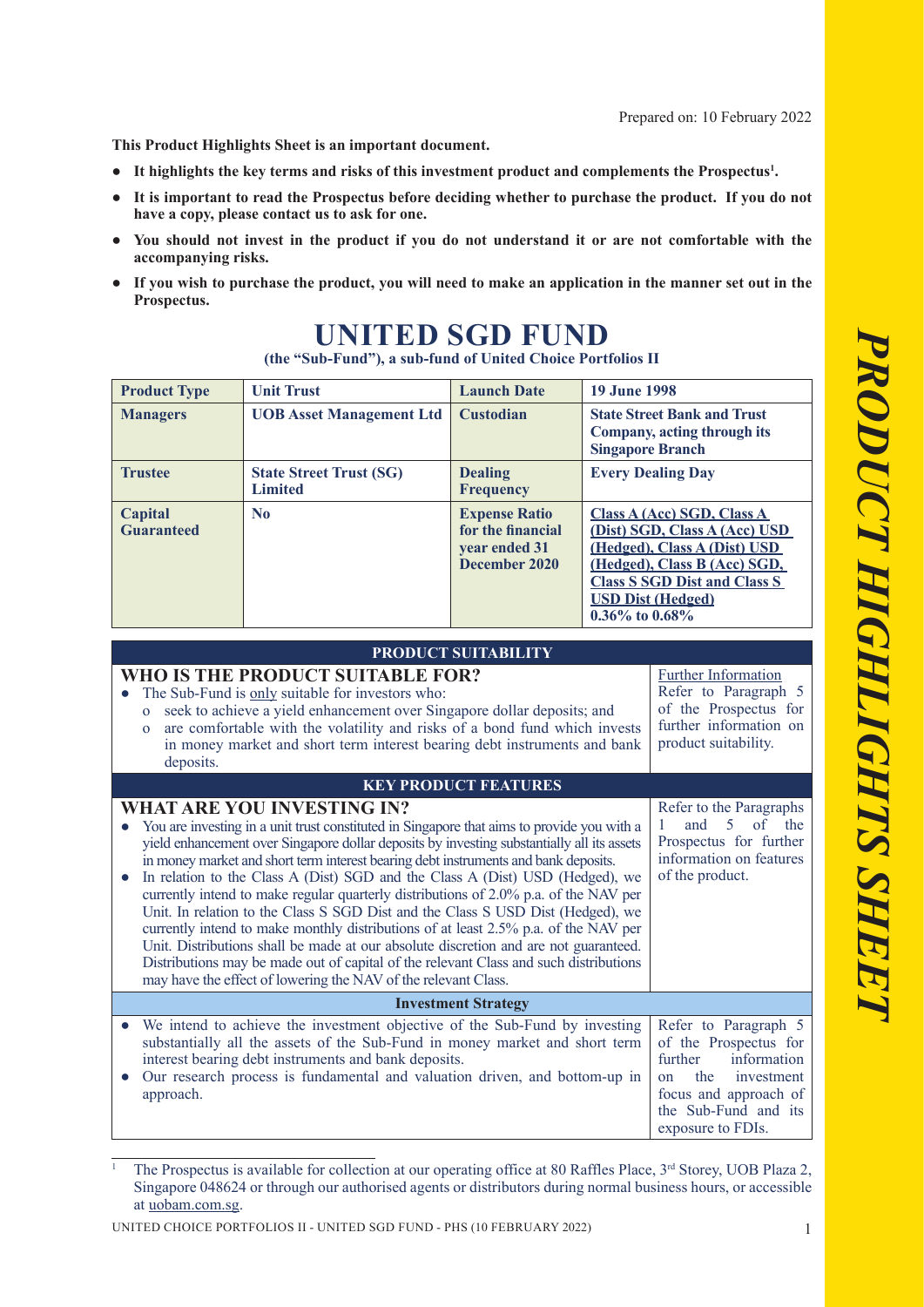| $\bullet$<br>$\bullet$<br>$\bullet$ | For Singapore, Asia and emerging markets, our team of credit analysts conducts a<br>detailed credit analysis that evaluates industry outlook, business review, financial<br>review, management expertise, strength of ownership and specific debt structure.<br>This results in an implied rating score. Relative valuation will determine corporate<br>credit selection.<br>For rated issuers, mainly US/Europe high grade issuers, to supplement the<br>fundamental analysis by their G10 credit team, we have implemented a<br>quantitative credit risk approach based from the KMV model. This model uses<br>the Merton option framework to calculate the implied asset volatility or the<br>Expected Default Frequency (EDF) of any corporate bond issue. Other inputs<br>include an asset correlation database, which is generated from a proprietary risk<br>management system. Together, the model will calculate the return-expected loss<br>trade off for any corporate bond issue.<br>The Sub-Fund may use or invest in FDIs for the purposes of hedging existing<br>positions in a portfolio, for efficient portfolio management or a combination of<br>both purposes.<br>The Sub-Fund is actively managed without reference to its benchmark (as set out<br>in the Prospectus), which is used as a target for the Sub-Fund to beat.<br>Units are Excluded Investment Products. Accordingly, the Sub-Fund will not<br>invest in any product or engage in any transaction which may cause the Units not<br>to be regarded as Excluded Investment Products. |                                                                                                                                                        |
|-------------------------------------|-----------------------------------------------------------------------------------------------------------------------------------------------------------------------------------------------------------------------------------------------------------------------------------------------------------------------------------------------------------------------------------------------------------------------------------------------------------------------------------------------------------------------------------------------------------------------------------------------------------------------------------------------------------------------------------------------------------------------------------------------------------------------------------------------------------------------------------------------------------------------------------------------------------------------------------------------------------------------------------------------------------------------------------------------------------------------------------------------------------------------------------------------------------------------------------------------------------------------------------------------------------------------------------------------------------------------------------------------------------------------------------------------------------------------------------------------------------------------------------------------------------------------------------------------------------------------|--------------------------------------------------------------------------------------------------------------------------------------------------------|
|                                     | <b>Parties Involved</b>                                                                                                                                                                                                                                                                                                                                                                                                                                                                                                                                                                                                                                                                                                                                                                                                                                                                                                                                                                                                                                                                                                                                                                                                                                                                                                                                                                                                                                                                                                                                               |                                                                                                                                                        |
| $\bullet$                           | <b>WHO ARE YOU INVESTING WITH?</b><br>The Managers are UOB Asset Management Ltd.<br>The Trustee is State Street Trust (SG) Limited.<br>The Custodian is State Street Bank and Trust Company, acting through its<br>Singapore Branch.                                                                                                                                                                                                                                                                                                                                                                                                                                                                                                                                                                                                                                                                                                                                                                                                                                                                                                                                                                                                                                                                                                                                                                                                                                                                                                                                  | Refer to Paragraphs<br>2, 3 and 20.4 of the<br>Prospectus for further<br>information on the role<br>and responsibilities of<br>these entities and what |
|                                     |                                                                                                                                                                                                                                                                                                                                                                                                                                                                                                                                                                                                                                                                                                                                                                                                                                                                                                                                                                                                                                                                                                                                                                                                                                                                                                                                                                                                                                                                                                                                                                       | happens if they become                                                                                                                                 |
|                                     |                                                                                                                                                                                                                                                                                                                                                                                                                                                                                                                                                                                                                                                                                                                                                                                                                                                                                                                                                                                                                                                                                                                                                                                                                                                                                                                                                                                                                                                                                                                                                                       | insolvent.                                                                                                                                             |
|                                     | <b>KEY RISKS</b>                                                                                                                                                                                                                                                                                                                                                                                                                                                                                                                                                                                                                                                                                                                                                                                                                                                                                                                                                                                                                                                                                                                                                                                                                                                                                                                                                                                                                                                                                                                                                      |                                                                                                                                                        |
|                                     | WHAT ARE THE KEY RISKS OF THIS INVESTMENT?<br>The value of the Sub-Fund and its distributions (if any) may rise or fall. These<br>risk factors may cause you to lose some or all of your investment:                                                                                                                                                                                                                                                                                                                                                                                                                                                                                                                                                                                                                                                                                                                                                                                                                                                                                                                                                                                                                                                                                                                                                                                                                                                                                                                                                                  | Refer to Paragraph 8<br>of the Prospectus for<br>further information on<br>risks of the product.                                                       |
|                                     | <b>Market and Credit Risks</b>                                                                                                                                                                                                                                                                                                                                                                                                                                                                                                                                                                                                                                                                                                                                                                                                                                                                                                                                                                                                                                                                                                                                                                                                                                                                                                                                                                                                                                                                                                                                        |                                                                                                                                                        |
|                                     | You are exposed to the market risk in the global markets. Prices of securities<br>that the Sub-Fund invests in may be affected by changes in economic conditions,<br>interest rates and the market's perception of the securities which in turn may<br>affect the value of your investment.<br>You are exposed to credit and default risks. Adverse changes in the financial<br>condition of the issuer of the debt securities which the Sub-Fund is invested in, or<br>in general economic conditions, or both, or an unanticipated rise in interest rates,<br>may increase the potential for default.                                                                                                                                                                                                                                                                                                                                                                                                                                                                                                                                                                                                                                                                                                                                                                                                                                                                                                                                                               |                                                                                                                                                        |
|                                     |                                                                                                                                                                                                                                                                                                                                                                                                                                                                                                                                                                                                                                                                                                                                                                                                                                                                                                                                                                                                                                                                                                                                                                                                                                                                                                                                                                                                                                                                                                                                                                       |                                                                                                                                                        |
| $\bullet$<br>$\bullet$              | <b>Liquidity Risks</b><br>The Sub-Fund is not listed and you can redeem only on Dealing Days. There is<br>no secondary market for the Sub-Fund. All realisation forms should be submitted<br>to our authorised agents or distributors.<br>You are exposed to liquidity risk. Investments by the Sub-Fund in some Asian and/<br>or emerging markets often involve a greater degree of risk due to the nature of such<br>markets which do not have fully developed services such as custodian and settlement<br>services. There may be a greater degree of volatility in such markets because of the<br>speculative element, significant retail participation and the lack of liquidity.                                                                                                                                                                                                                                                                                                                                                                                                                                                                                                                                                                                                                                                                                                                                                                                                                                                                                |                                                                                                                                                        |
|                                     | <b>Product-Specific Risks</b>                                                                                                                                                                                                                                                                                                                                                                                                                                                                                                                                                                                                                                                                                                                                                                                                                                                                                                                                                                                                                                                                                                                                                                                                                                                                                                                                                                                                                                                                                                                                         |                                                                                                                                                        |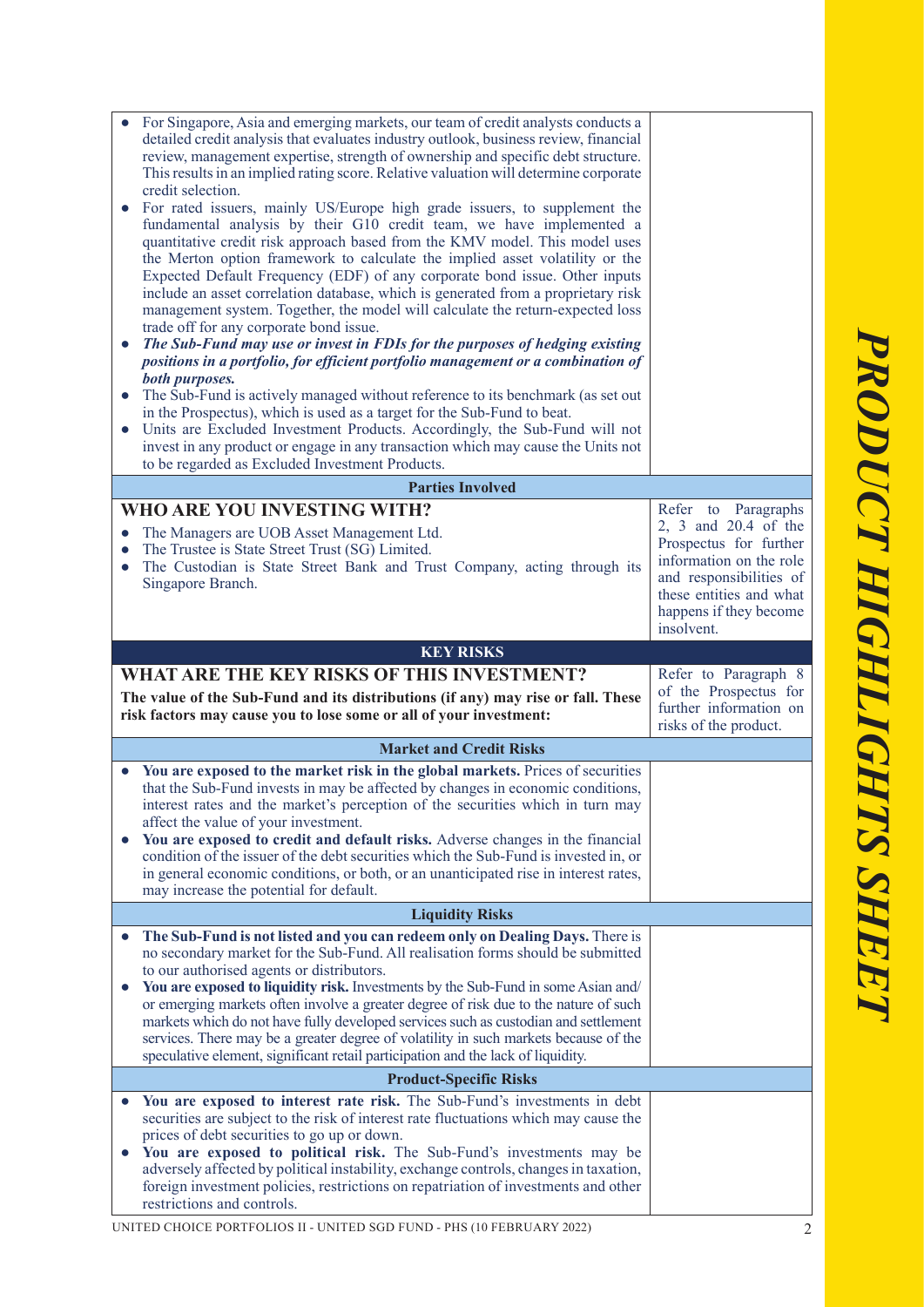|                                                                                                                                                                      | You are exposed to derivatives risk. The Sub-Fund may use or invest in FDIs.                                                                                      |                        |  |
|----------------------------------------------------------------------------------------------------------------------------------------------------------------------|-------------------------------------------------------------------------------------------------------------------------------------------------------------------|------------------------|--|
| An investment in a FDI may require the deposit of initial margin and additional<br>deposit of margin on short notice if the market moves against the investment      |                                                                                                                                                                   |                        |  |
| position. If the required margin is not provided in time, the investment may be                                                                                      |                                                                                                                                                                   |                        |  |
| liquidated at a loss. We have the controls for investments in FDIs and have in                                                                                       |                                                                                                                                                                   |                        |  |
| place systems to monitor the derivative positions of the Sub-Fund.<br>You are exposed to foreign exchange and currency risk. Where the Sub-Fund                      |                                                                                                                                                                   |                        |  |
|                                                                                                                                                                      | makes investments which are denominated in foreign currencies, fluctuations in                                                                                    |                        |  |
| the exchange rates of the currency or currencies in which the underlying assets                                                                                      |                                                                                                                                                                   |                        |  |
| of the Sub-Fund are denominated against the Sub-Fund's base currency (SGD)                                                                                           |                                                                                                                                                                   |                        |  |
| and/or the denominated currency of the relevant Class may affect the value of the<br>relevant Units. The Sub-Fund's or the relevant Class' foreign currency exposure |                                                                                                                                                                   |                        |  |
| may not be fully hedged depending on the circumstances of each case.                                                                                                 |                                                                                                                                                                   |                        |  |
|                                                                                                                                                                      | You are exposed to risk relating to distributions. Dividend/interest income                                                                                       |                        |  |
|                                                                                                                                                                      | of the Distribution Classes may be adversely affected by events such as (but<br>not limited to) investee entities suffering unexpected losses and/or paying lower |                        |  |
|                                                                                                                                                                      | than expected dividends, and adverse currency exchange rate fluctuations.                                                                                         |                        |  |
|                                                                                                                                                                      | Distributions made from capital may reduce the relevant Holder's original                                                                                         |                        |  |
|                                                                                                                                                                      | investment and result in reduced future returns. Payment of distributions (whether<br>out of capital or otherwise) may have the effect of lowering the NAV of the |                        |  |
| relevant Class.                                                                                                                                                      |                                                                                                                                                                   |                        |  |
| Other risks to your investment include the risk of investing in small<br>capitalisation companies, single country, sector or region risk, counterparty               |                                                                                                                                                                   |                        |  |
|                                                                                                                                                                      | risk, broker risk, investment management risk and risk of using rating                                                                                            |                        |  |
| agencies and other third parties.                                                                                                                                    |                                                                                                                                                                   |                        |  |
|                                                                                                                                                                      | <b>FEES AND CHARGES</b>                                                                                                                                           |                        |  |
|                                                                                                                                                                      | WHAT ARE THE FEES AND CHARGES OF THIS INVESTMENT?                                                                                                                 | Refer to Paragraph 7   |  |
| Payable directly by you                                                                                                                                              |                                                                                                                                                                   | of the Prospectus for  |  |
|                                                                                                                                                                      | You will need to pay the following fees and charges as a percentage of your gross                                                                                 | further information on |  |
| fees and charges.<br>investment sum:                                                                                                                                 |                                                                                                                                                                   |                        |  |
| <b>Subscription Fee</b>                                                                                                                                              | <b>Class A (Acc) SGD and Class D SGD Acc</b><br>Cash Units and SRS Units: Currently up to 2%;                                                                     |                        |  |
|                                                                                                                                                                      | maximum 5%                                                                                                                                                        |                        |  |
|                                                                                                                                                                      |                                                                                                                                                                   |                        |  |
|                                                                                                                                                                      | CPF Units: Currently none; maximum none                                                                                                                           |                        |  |
|                                                                                                                                                                      | <b>All other Classes</b>                                                                                                                                          |                        |  |
| <b>Realisation Charge</b>                                                                                                                                            | Currently up to $2\frac{6}{3}$ ; maximum 5%<br>Currently none                                                                                                     |                        |  |
| <b>Switching Fee</b>                                                                                                                                                 | Currently 1%; maximum 1%                                                                                                                                          |                        |  |
|                                                                                                                                                                      |                                                                                                                                                                   |                        |  |
|                                                                                                                                                                      | Our authorised agents and distributors through whom you subscribe for Units<br>may impose other fees and charges that are not disclosed in the Prospectus. You    |                        |  |
|                                                                                                                                                                      | should check with the relevant authorised agents or distributors on such fees and                                                                                 |                        |  |
| charges, if any.                                                                                                                                                     |                                                                                                                                                                   |                        |  |
| Payable by the Sub-Fund from invested proceeds                                                                                                                       |                                                                                                                                                                   |                        |  |
| parties:                                                                                                                                                             | The Sub-Fund will pay the following fees and charges to the Managers and other                                                                                    |                        |  |
| <b>Management Fee</b>                                                                                                                                                | <b>Class B (Acc) SGD and Class D SGD Acc</b>                                                                                                                      |                        |  |
| (a) Retained by Managers                                                                                                                                             | Currently 0.33%; maximum 1.5% p.a.                                                                                                                                |                        |  |
| (b) Paid by Managers                                                                                                                                                 | <b>All other Classes</b><br>Currently 0.63%; maximum 1.5% p.a.                                                                                                    |                        |  |
| to financial adviser                                                                                                                                                 |                                                                                                                                                                   |                        |  |
| (trailer fee)                                                                                                                                                        | (a) 36.51% to 90.08% of Management Fee                                                                                                                            |                        |  |
| Trustee fee (paid by the                                                                                                                                             | (b) $9.92\%$ to $63.49\%$ <sup>2</sup> of Management Fee<br>Currently below 0.05% p.a.; maximum 0.1%                                                              |                        |  |
| <b>Managers out of the</b>                                                                                                                                           | p.a (Subject to a maximum of S\$45,000 p.a)                                                                                                                       |                        |  |
| <b>Management Fee)</b>                                                                                                                                               |                                                                                                                                                                   |                        |  |
| <b>Valuation and accounting</b><br>fee                                                                                                                               | Based on a tiered structure                                                                                                                                       |                        |  |
| <b>Registrar and transfer</b><br>agent fee                                                                                                                           | Based on a tiered structure                                                                                                                                       |                        |  |

2 Your financial adviser is required to disclose to you the amount of trailer fee it receives from the Managers.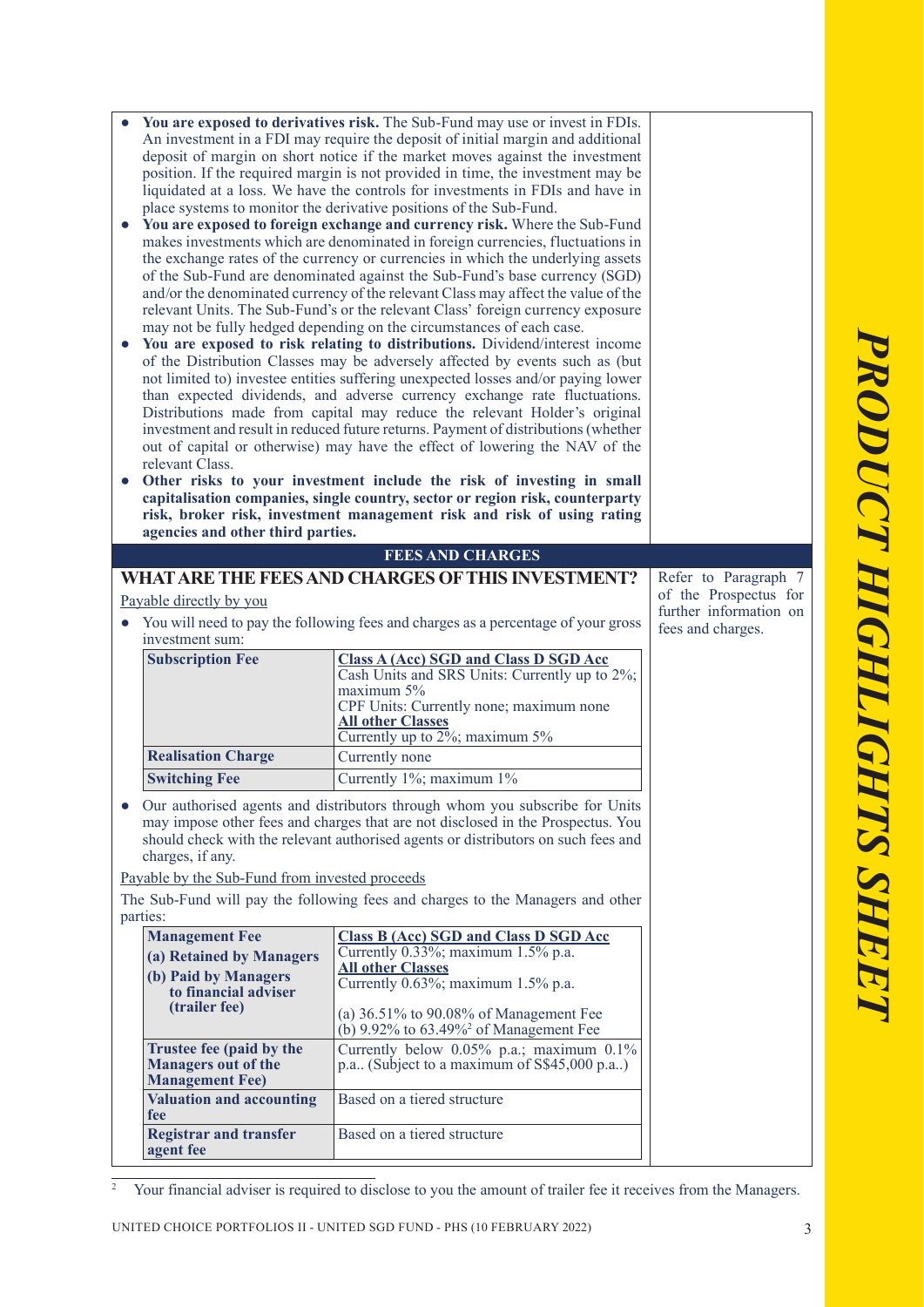|                                                                    | Audit fee, custodian fee,<br>transaction costs and other<br>fees and charges                                                                                                                                                                                                                                                                                                                                                                                                                                                                                                                                                                                                                                                                                                                                                                                                                                                                                                                                                                                                                                                                                                                                                                                                                                                                                                                                                                                                                                                                                                                                                           | that it bears to the Sub-Fund's NAV.        | Subject to agreement with the relevant parties.<br>Each of the fees and charges may amount to or<br>exceed 0.1% p.a. depending on the proportion |                                                                                                                                        |
|--------------------------------------------------------------------|----------------------------------------------------------------------------------------------------------------------------------------------------------------------------------------------------------------------------------------------------------------------------------------------------------------------------------------------------------------------------------------------------------------------------------------------------------------------------------------------------------------------------------------------------------------------------------------------------------------------------------------------------------------------------------------------------------------------------------------------------------------------------------------------------------------------------------------------------------------------------------------------------------------------------------------------------------------------------------------------------------------------------------------------------------------------------------------------------------------------------------------------------------------------------------------------------------------------------------------------------------------------------------------------------------------------------------------------------------------------------------------------------------------------------------------------------------------------------------------------------------------------------------------------------------------------------------------------------------------------------------------|---------------------------------------------|--------------------------------------------------------------------------------------------------------------------------------------------------|----------------------------------------------------------------------------------------------------------------------------------------|
|                                                                    |                                                                                                                                                                                                                                                                                                                                                                                                                                                                                                                                                                                                                                                                                                                                                                                                                                                                                                                                                                                                                                                                                                                                                                                                                                                                                                                                                                                                                                                                                                                                                                                                                                        | VALUATIONS AND EXITING FROM THIS INVESTMENT |                                                                                                                                                  |                                                                                                                                        |
| $\bullet$                                                          | <b>HOW OFTEN ARE VALUATIONS AVAILABLE?</b><br>Prices of Units will generally be published 2 Business Days after the relevant Dealing<br>Day in local or foreign publications such as The Straits Times and The Business<br>Times, and on our website at <i>uobam.com.sg</i> or any other website designated by us.<br>Prices may also be obtained from our authorised agents and distributors or by calling<br>our hotline from 8 a.m. to 8 p.m. daily (Singapore time).<br>HOW CAN YOU EXIT FROM THIS INVESTMENT AND WHAT<br>ARE THE RISKS AND COSTS IN DOING SO?<br>You can exit the Sub-Fund on any Dealing Day by submitting a realisation form to<br>the authorised agent or distributor of the Managers through whom your Units were<br>originally purchased. If applicable to you and you wish to exit the Sub-Fund within                                                                                                                                                                                                                                                                                                                                                                                                                                                                                                                                                                                                                                                                                                                                                                                                      |                                             |                                                                                                                                                  | Refer to Paragraphs<br>11 and 21.1 of the<br>Prospectus for further<br>information<br>on<br>valuation and exiting<br>from the product. |
| $\bullet$<br>$\bullet$<br>$\bullet$<br>$\mathbf O$<br>$\mathbf{o}$ | the cancellation period of 7 calendar days from the time of your subscription, you<br>may do so by submitting a cancellation form and you will not incur the subscription<br>fee and fees stated above. However you will have to take the risk of any price changes<br>in the NAV of the relevant Class of the Sub-Fund since your subscription and pay any<br>bank charges, administrative or other fees imposed by the relevant authorised agent<br>or distributor.<br>We may limit the total number of Units of the Sub-Fund which Holders may realise<br>and which we are entitled to have cancelled on any Dealing Day up to 10% of the<br>total number of Units then in issue.<br>You will normally receive the realisation proceeds within 7 Business Days from the<br>Dealing Day on which your realisation form is received and accepted.<br>The realisation price of your Units is determined as follows:<br>If you submit the realisation form by 3 p.m. Singapore time on a Dealing Day,<br>you will be paid a price based on the NAV of the relevant Class of the Sub-<br>Fund as at the Valuation Point of that Dealing Day.<br>If you submit the realisation form after 3 p.m. Singapore time on a Dealing<br>Day or on a day not being a Dealing Day, you will be paid a price based on<br>the NAV of the relevant Class of the Sub-Fund as at the Valuation Point of the<br>next Dealing Day.<br>The net realisation proceeds that you will receive will be the realisation price of the<br>relevant Class of the Sub-Fund multiplied by the number of Units realised, less any<br>charges. An example is as follows: |                                             |                                                                                                                                                  |                                                                                                                                        |
|                                                                    | 1,000.00 Units<br>$\mathbf{X}$<br>Your realisation<br>request                                                                                                                                                                                                                                                                                                                                                                                                                                                                                                                                                                                                                                                                                                                                                                                                                                                                                                                                                                                                                                                                                                                                                                                                                                                                                                                                                                                                                                                                                                                                                                          | S\$0.900<br>Notional realisation<br>price   | S\$900.00<br>$=$<br>Gross realisation<br>proceeds                                                                                                |                                                                                                                                        |
|                                                                    | S\$900.00<br>Gross realisation<br>proceeds                                                                                                                                                                                                                                                                                                                                                                                                                                                                                                                                                                                                                                                                                                                                                                                                                                                                                                                                                                                                                                                                                                                                                                                                                                                                                                                                                                                                                                                                                                                                                                                             | S\$0.00<br>Realisation charge<br>$(0\%)$    | S\$900.00<br>$=$<br>Net realisation<br>proceeds                                                                                                  |                                                                                                                                        |
|                                                                    |                                                                                                                                                                                                                                                                                                                                                                                                                                                                                                                                                                                                                                                                                                                                                                                                                                                                                                                                                                                                                                                                                                                                                                                                                                                                                                                                                                                                                                                                                                                                                                                                                                        | <b>CONTACT INFORMATION</b>                  |                                                                                                                                                  |                                                                                                                                        |
|                                                                    | <b>HOW DO YOU CONTACT US?</b>                                                                                                                                                                                                                                                                                                                                                                                                                                                                                                                                                                                                                                                                                                                                                                                                                                                                                                                                                                                                                                                                                                                                                                                                                                                                                                                                                                                                                                                                                                                                                                                                          |                                             |                                                                                                                                                  |                                                                                                                                        |
|                                                                    | <b>UOB Asset Management Ltd</b>                                                                                                                                                                                                                                                                                                                                                                                                                                                                                                                                                                                                                                                                                                                                                                                                                                                                                                                                                                                                                                                                                                                                                                                                                                                                                                                                                                                                                                                                                                                                                                                                        |                                             |                                                                                                                                                  |                                                                                                                                        |
|                                                                    | Hotline No.                                                                                                                                                                                                                                                                                                                                                                                                                                                                                                                                                                                                                                                                                                                                                                                                                                                                                                                                                                                                                                                                                                                                                                                                                                                                                                                                                                                                                                                                                                                                                                                                                            | 1800 22 22 228                              |                                                                                                                                                  |                                                                                                                                        |
|                                                                    | Operating hours<br>÷                                                                                                                                                                                                                                                                                                                                                                                                                                                                                                                                                                                                                                                                                                                                                                                                                                                                                                                                                                                                                                                                                                                                                                                                                                                                                                                                                                                                                                                                                                                                                                                                                   | From 8 a.m. to 8 p.m. daily Singapore time  |                                                                                                                                                  |                                                                                                                                        |

Fax No. : 6532 3868

E-mail : uobam@uobgroup.com